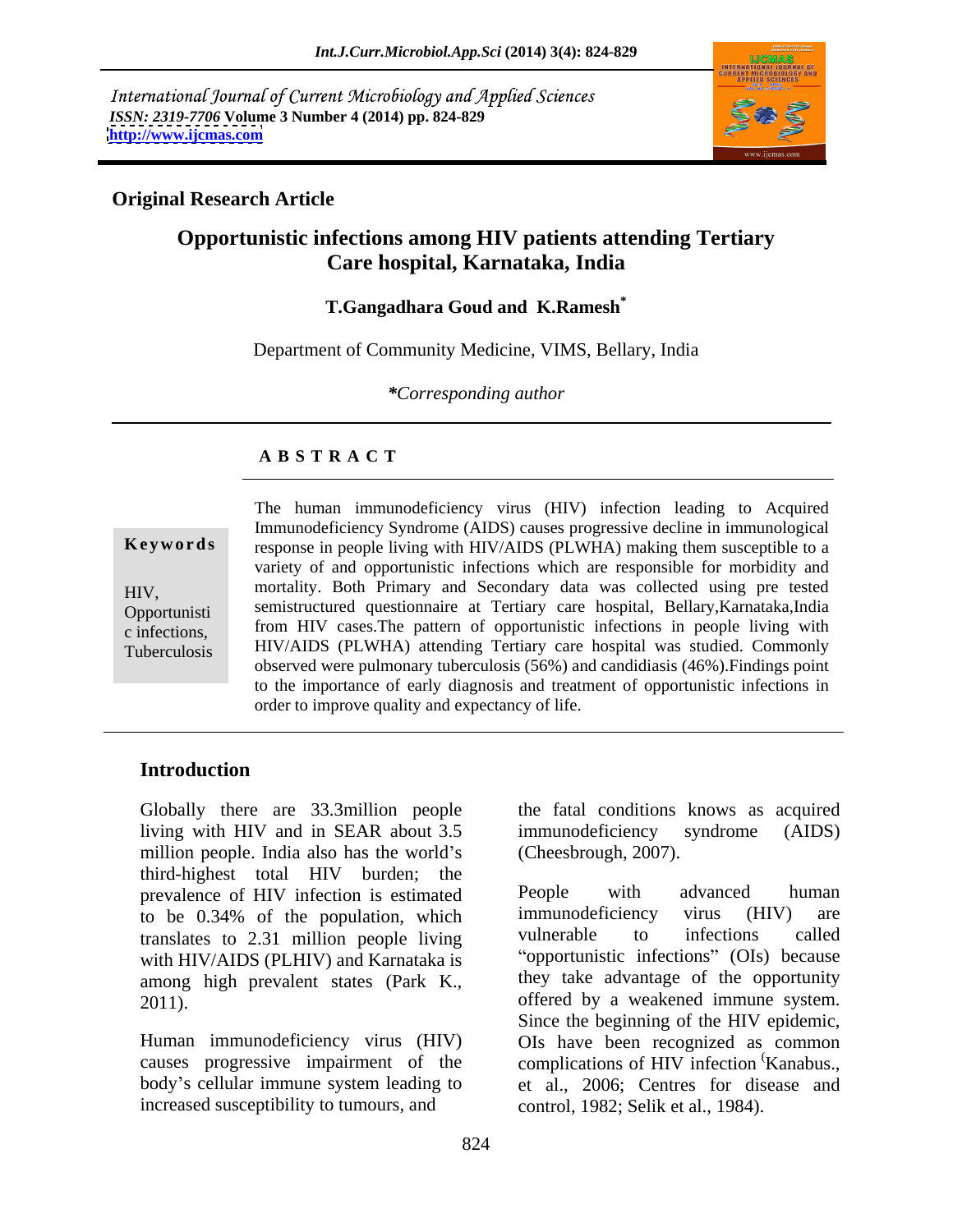More than 20 specific opportunistic **Materials and Methods** infections have been associated with HIV infection (CDC Classification system, A Descriptive case series study was<br>1986) and HIV-infected patients generally carried out during October 2013 to experience several during the course of February 2014 at VIMS hospital. VIMS is their illness (Saag, 1994) HIV-related a tertiary care hospital/medical college opportunistic infections are associated situated in Bellary district which is around with significant morbidity and mortality 300 kms away from Bengaluru, capital and virtually none can be eradicated, city of Karnataka, India necessitating life-long suppressive therapy after an acute episode. Prevention of such illness through primary prophylaxis is infections admitted to various medicine

Globally  $1/3^{rd}$  of the people living with study subjects. The sampling technique Globally  $1/3^{rd}$  of the people living with HIV/AIDS (PLWHA)are co-infected with Mycobacterium tuberculosis (Abeld, sampling technique and totally 100 HIV<br>2002). In India, 56% of AIDS patients positive patients with opportunistic have been reported to be suffering from infections were considered for the study. tuberculosis (Sengupta et al., 1997)TB accounts for about 13% . of all HIV data was collected from patients by related deaths worldwide (Ngowi et al., interview technique and secondary data

Tuberculosis is said to be the most consent to participate were excluded from common opportunistic infection among the study. Data was entered in Microsoft people living with HIV/AIDS. The interaction between HIV and TB in persons co-infected with them is **Results and Discussion** bidirectional and synergistic**;** each accentuates progression of the other (Sharma et al., 2005). In persons dually infected with HIV and tuberculosis, the lifetime risk of developing tuberculosis is 50-70% as compared to a 10% risk in HIV  $\qquad \qquad$  age group 20-29 yrs (26%), 40 – 49 years negative individuals (World Health  $(20\%)$ ,  $50 - 59$  years (5%) and  $10 - 19$ 

A major cause of mortality and morbidity in HIV infected people is opportunistic infection (OI). Type of pathogen male and females harbouring various responsible for OI varies from region to region. Therefore, identification of the specific pathogen(s) is important for  $\frac{1}{2}$  compared to females, n=31 (31%). The management of such cases (Ayyagari et

A Descriptive case series study was carried out during October 2013 to city of Karnataka,India

therefore compelling. wards and those attending ART centre and 2008). from case records. The study subjects who More than 20 specifies constrained and Methods Materials and Methods<br>
Interctions have been associated with HV<br>
interctions (CICC Clusterial orientation system). A Description case with<br>
interctions consider the considerat HIV positive patients with opportunistic Medicine OPD at VIMS hospital were the adopted was non probability purposive sampling technique and totally 100 HIV positive patients with opportunistic After obtaining written informed consent, were seriously ill and did not give their excel and analyzed using SPSS

# **Results and Discussion**

Organization). years (3%). No patients were found in the The present study revealed that the maximum number of patients who had opportunistic infections fell in the age group of 30- 39 yrs (45%), followed by the age group above 60 yrs. (Fig.1)

> It was observed that gender distribution of opportunistic infections. There was higher proportion of males,  $n= 69$  (69%) as male to female ratio was 2.8:1. (Fig.2) It is evident from the table above that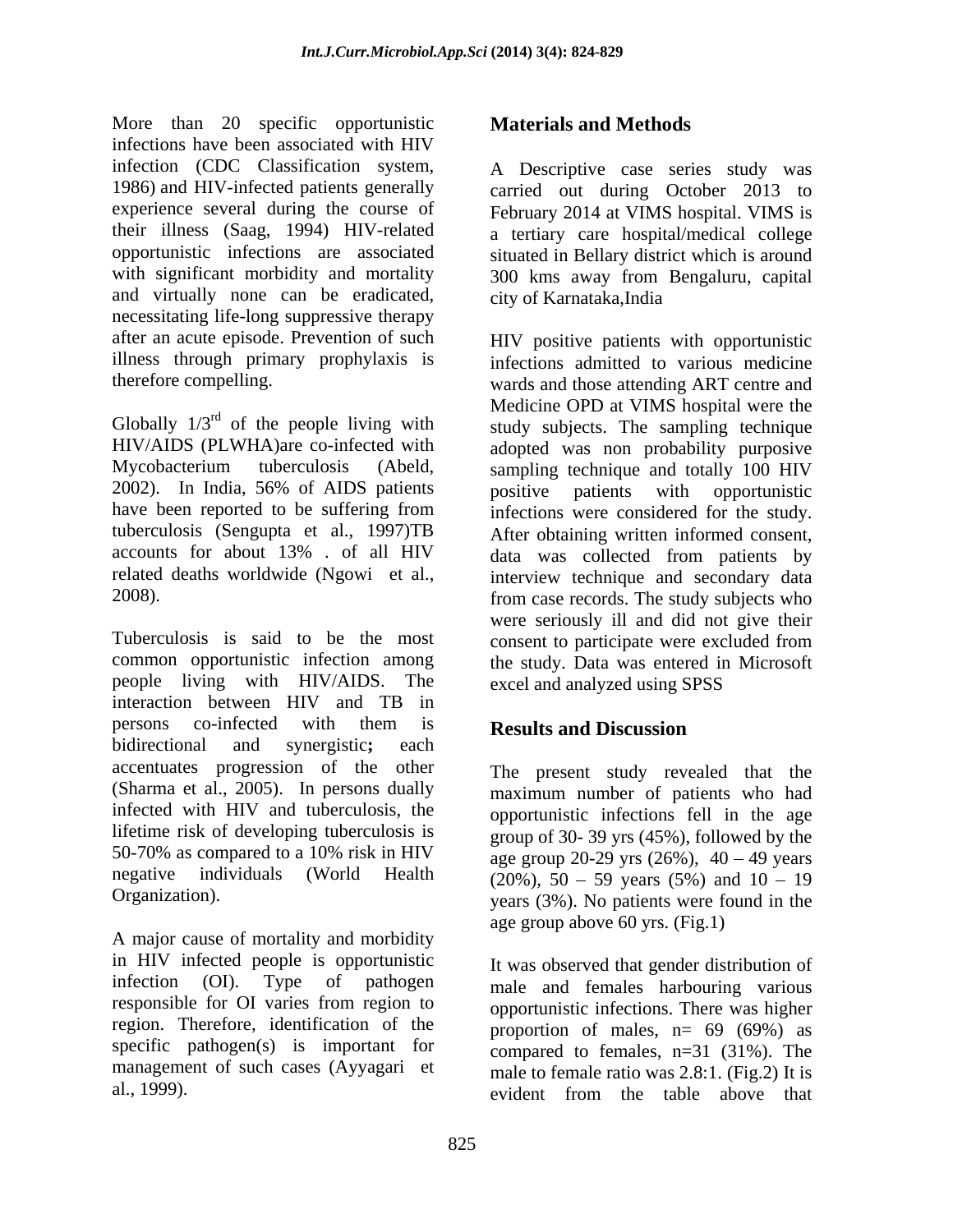opportunistic infections accounting for 56 % ( $n=56$ ) of all opportunistic infections, Dementia Complex, (9.68%) and

In the present study majority of the age of 60 years comparable to results of pulmonary). Infection with Garcia Ordonez MA et al (1998). So it was Cryptococcosis, Cryptosporidiosis and productive generation being affected; a reflection of the devastating effects India

In the present study it was found that the opportunistic infection, followed by heterosexual mode of transmission was the tuberculosis (56.00%), Cryptosporidium observed in other studies of Uzgare R et al (2000), Kothari K et al (2001) and M

In the present study it was found that tuberculosis was the most frequent cells/ul), followed by parasitic diarrhea opportunistic infections accounting for (43.5%, 227 cells/pl) and oral candidiasis 50% of all opportunistic infections, (25.2%, 189 cells/u=l).They concluded followed by candidiasis in 49% of cases. That tuberculosis was the most frequent OI Pneumocystosis was seen in 16%, in the HIV-infected patients studied. Cryptococcal infection in 09% and parasitic diarrhoea in 15%. In the present study the mean CD4 counts

SK Sharma et al (2004) in their study Candidiasis 189.07/ micro L, found that tuberculosis (TB) was the Cryptococcosis 062.89/ micro L, commonest opportunistic infection (71%) Pneumocystosis 141.73/ micro L and in followed by candidiasis (39.3%), Patel AK et al (1994) in their study have found results of this study were comparable to various opportunistic infections as that of M. Vajpayee et al (2003). Oropharyngeal candidiasis (41.94%), Pulmonary and extra Pulmonary Tuberculosis is the commonest tuberculosis (25.81%), Recurrent Pyogenic opportunistic infection and the pattern of infections (12.90%), generalized Opportunistic infections in a particular

tuberculosis is the most frequent lymphadenopathy (12.90%), Pneumocystis followed by candidiasis in 46%  $(n=46)$  of Recurrent Herpes Zoster  $(9.68\%)$ . Carinii pneumonia  $(12.90\%)$ . Dementia Complex, (9.68%) and Recurrent Herpes Zoster (9.68%).

cases. Giri TK et al (1995) showed that among patients were in the age group of 30-39 opportunistic infection followed closely by years and all the patients fell below the tuberculosis (both pulmonary and extra observed that the frequency of Cytomegalovirus occurred only after a opportunistic infections was highest in the significant fall in CD4 to < iOO/cmm. sexually active age group of the society. Pneumocystis carinii pneumonia was the This indicates a trend of young and terminal event among the 12 deaths at a the symptomatic patients, oropharyngeal candidiasis was the most common pulmonary). Infection with Cryptococcosis, Cryptosporidiosis mean CD4 count of 6/cmm.

will face as the younger generation work Singh A et al (2003) conferred from their force is affected. study that Oral candidiasis (59.00%) was most common mode of transmission, as infection (47.00%) and Pneumocystis found to be the most common opportunistic infection, followed by tuberculosis (56.00%), Cryptosporidium carinii (7.00%).

Korzeniewska-Koscla et al (1992). M. Vajpayee et al (2003) in their study found that the predominant opportunistic infections were tuberculosis (47%, 189 that tuberculosis was the most frequent OI

> were Tuberculosis  $237.02/$  micro L  $_p$ Candidiasis 189.07/ micro L, Cryptococcosis 062.89/ micro L, Pneumocystosis 141.73/ micro <sup>L</sup> and in parasitic diarrhoea 246.67 micro L. So the

Tuberculosis is the commonest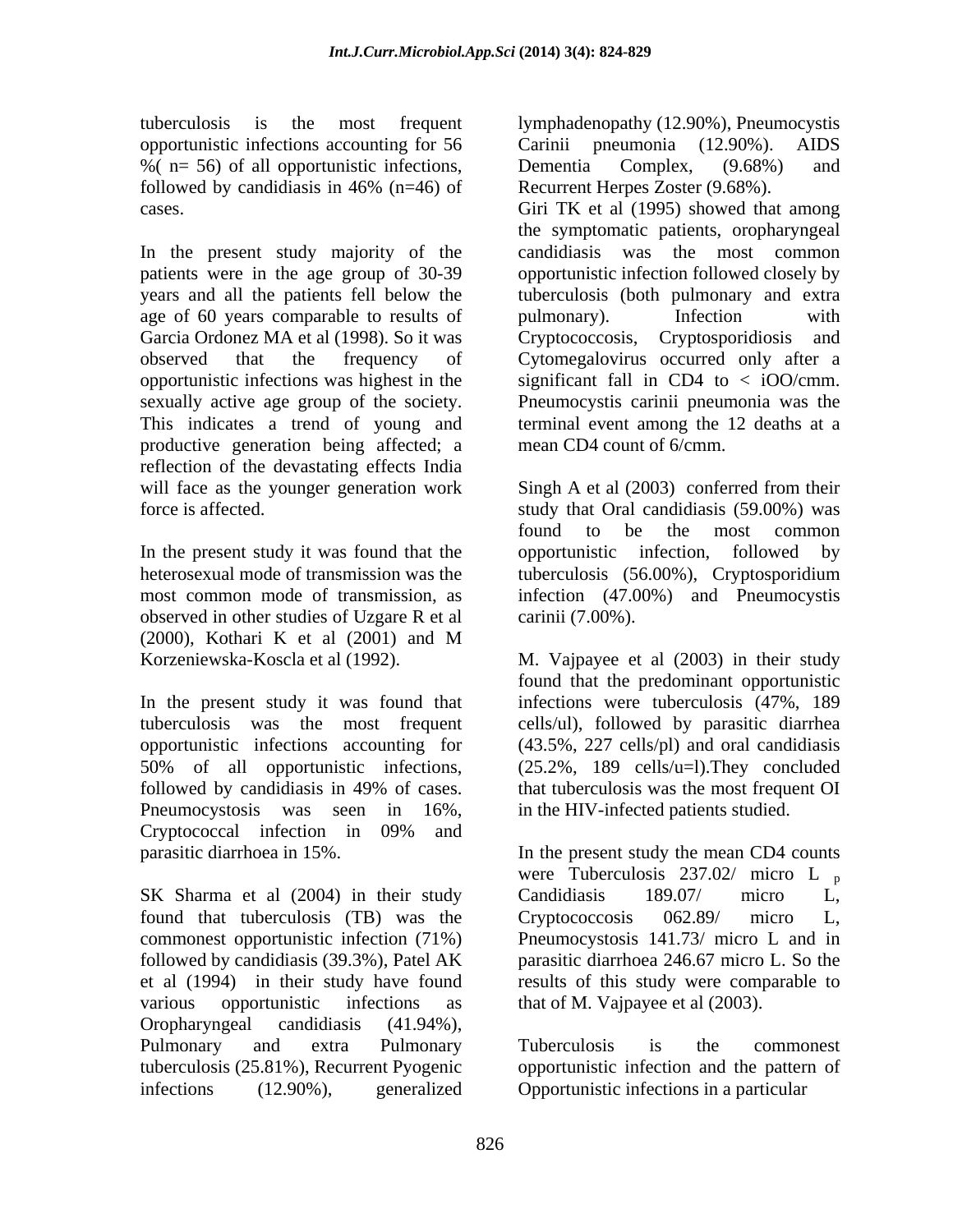

**Fig.1** Age wise distribution of Study subjects

**Table.1** Distribution of study subjects based on type of opportunistic infections

| Opportunistic infections No. of cases Percent of cases |                |     |
|--------------------------------------------------------|----------------|-----|
| Tuberculosis                                           | 56             | 56% |
| Candidiasis                                            |                | 46% |
| Pneumocystosis                                         |                | 15% |
| Cryptococcosis                                         | 09             | 09% |
| Cryptosporidiosis                                      | 06             | 06% |
| Strongyloidiasis                                       | 03             | 03% |
| Isosporiasis                                           | 05             | 05% |
| Toxoplasmosis                                          | 04             | 04% |
| CMV retinitis                                          | $\Omega$       | 03% |
| PML                                                    | 0 <sup>3</sup> | 03% |
| Herpes                                                 | 05             | 05% |
| Molluscum contagiosum                                  | 04             | 04% |
| Pneumococci                                            | 02             | 02% |
| Scabies                                                | $\Omega$       | 02% |
| Sebhorrheic dermatitis                                 | 01             | 01% |





827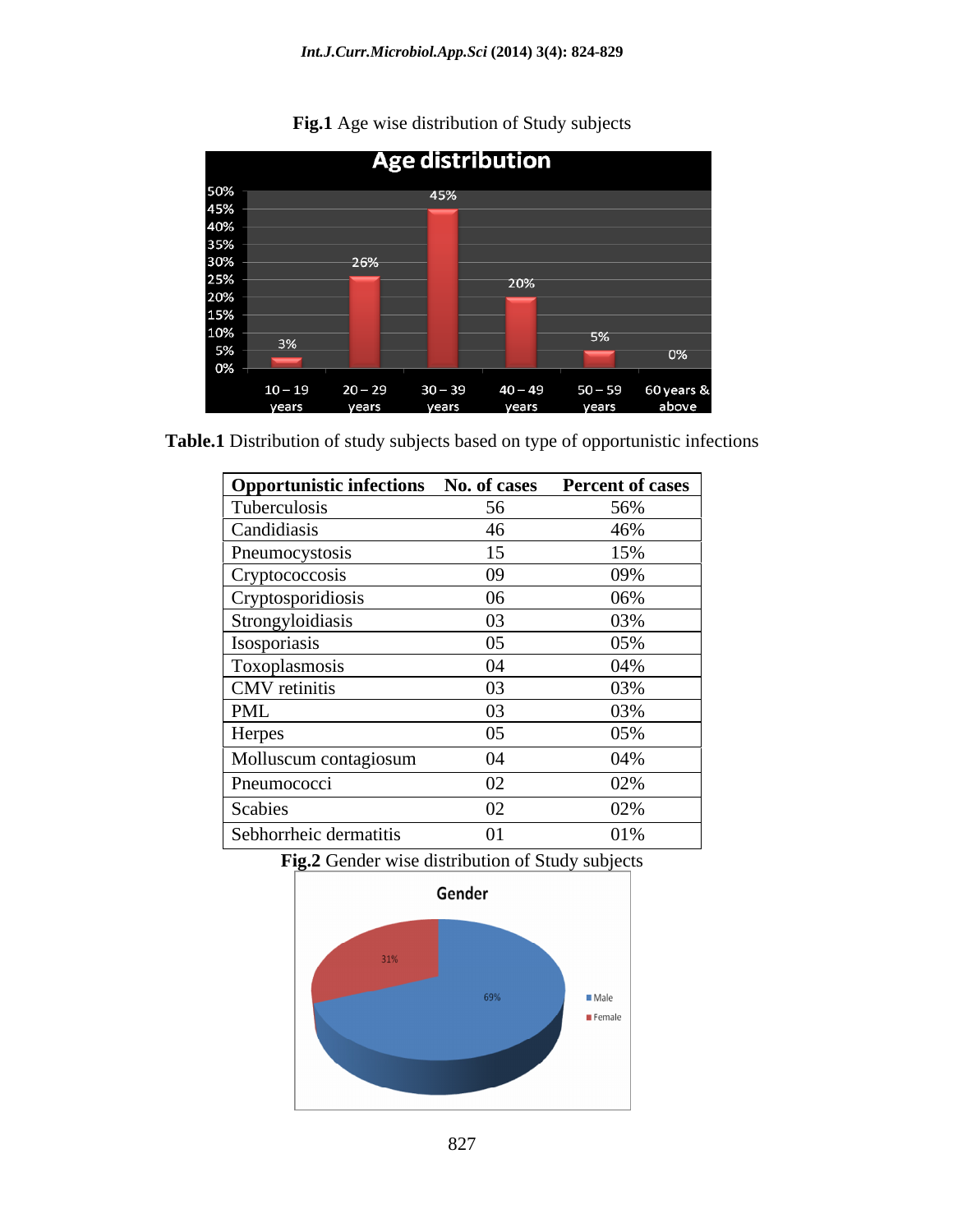area helps the attending physicians to be specific health education of PLWHA regarding early detection of opportunistic infection (OI) and importance of Cheesbrough M. District Laboratory antimicrobial prophylaxis to reduce the morbidity and mortality can be undertaken

- Newsletter of the global partnership movement to stop.2002. TB: 6. Spain, Med 9<br>vagari A. Sharma AK. Prasad KN. 110(2):51-5.
- Ayyagari A, Sharma AK, Prasad KN,  $110(2):51-5$ .<br>Dhole TN Kishore I Chaudhary G Giri TK. Pande I, Mishra NM et al. Dhole TN, Kishore J, Chaudhary G. Spectrum of opportunistic infection in hospital. Ind J Med Microbiol. 1999; Communicable Disease,  $17: 78-80$  Sep;  $27(3): 131-41$ .
- CDC Classification system for human T-III/lymphadenopathy-associated virus
- Kothari K, Goyal S. Clinical profile of Apr; 49:435-8. PB0028).
- M Korzeniewska-Kosela. J M FitzGerald, 40 cases. CMAJ. 1992 June 1;
- Ngowi BJ, Sayoki G, Mfinanga, Bruun JN,Morkv O. Pulmonary tuberculosis among people living with HIV/AIDS
- Park K. Park's Text book of preventive
- Patel AK. Shcth JT, Vasa CV et al. HIV

infections. *MMWR* 1986;35:334-9.

- on the lookout for them and take prompt Centres for disease and control (1982): therapeutic measures. Simultaneously Centres for disease and control (1982): Update on acquired immune deficiency syndrome- United states. Morb.Mort.weekly.Repor. 31, 507-514
	- practice in Tropical countries. Vol 2. Cambridge University Press 2007; 253-65.
- **References** Garcia Ordonez MA, Colmenero JD, Abeld FH, Stop TB flight poverty. The clinical spectrum of tuberculosis in a Valencia A et al. Incidence and current clinical spectrum of tuberculosis in a metropolitan area in the south of Spain, Med Clin (Bare). 1998 Jan 24; 110(2):51-5.
	- Human immunodeficiency virus (HIV) characteristics of HIV infection in<br>infected cases 339 in tertiary care in morthern India. Journal of infected cases 339 in tertiary care morthern India. Journal of hospital Ind I Med Microbiol 1999. Giri TK. Pande I, Mishra NM et al. Spectrum of clinical and laboratory characteristics of HIV infection in northern India. Journal of Communicable Disease, 1995 Sep; 27(3): 131-41.
	- lymphotropic virus type R (2006) HIV related oppetunistic Kanabus.,A Fredrickson-Bass J and Noble infections: AIDS-Care-Watch 3, 1-111 AIDS J Assoc Physicians India. 2001 Aug 7-12; 10: 150 (abstract no. Gujarat. India, Int Conf AIDS. 1994 PB0028).
	- S Vedal, el al. Spectrum of Disease. In Broder S, Merigan TC, tuberculosis in patients with HIV Bolognesi D (eds). Textbook of AIDS infection in British Columbia: report of *medicine*, Baltimore: Williams & Saag MS. Natural history of HIV-1 Disease. In Broder S, Merigan TC, Bolognesi D (eds). *Textbook of AIDS medicine,* Baltimore: Williams & Wilkins, 1994:45.
	- 146(11): 1927-1934. Selik RM., Havarkis H W and Curren JW Selik RM., Havarkis H W and Curren JW (1984): acquired immune deficiency syndrome trends - United states. 1978 1982. Am.J.Med. 76,493-500
	- attending care and treatment in rural Sengupta D, Singh VD, Sathpaty SK. northern Tanzania. BMC Public Health Clinical profile of HIV/AIDS in India: 2008, 8:341. A study of 3200 cases. Family Medicine India 1997; 1: 14-17.
	- and social medicine, Banarsidas Sharma SK, Alladi Mohan, Tamilarasu Bhanot publishers, 21st edition 2011 Kadhiravan. HIV-TB co-infection: page no 317 and 318. Epidemiology, diagnosis disease: clinical spectrum in state of April 2005, pp 550-567. Epidemiology, diagnosis &management. Indian J Med Res 121, April 2005, pp 550-567.